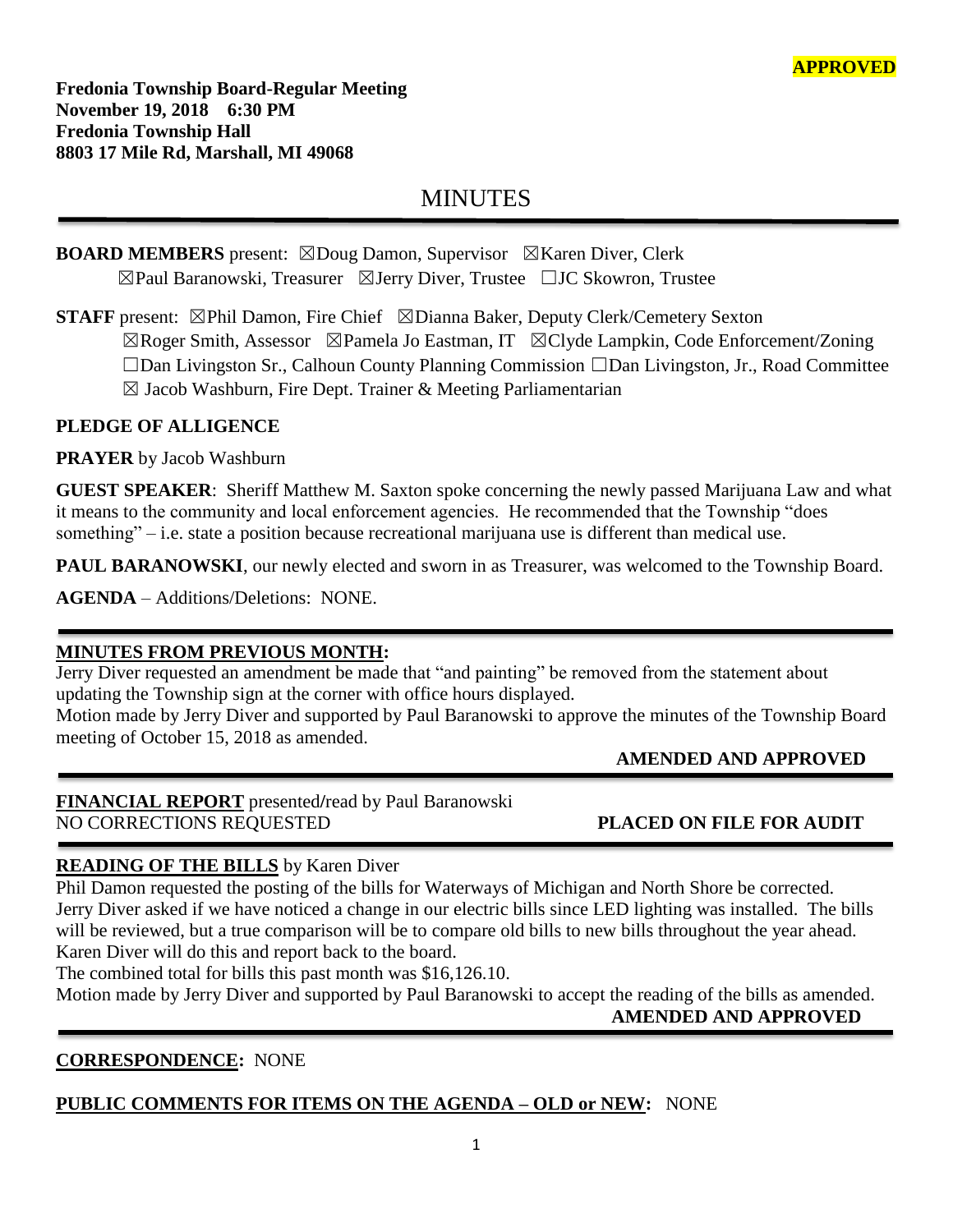#### **REPORTS:**

**Fire Department**: Fire Chief Phil Damon reported 10 Fire runs and 7 Medical calls for the month of October. The department received training in Cardiovascular Assessment and Electrical Hazards such as downed wires. The department received 4 sets of "Turnout" equipment that was ordered in August. The remaining folks will be measured for their equipment around the first of December. The department participated in Trunk-or-Treat at the Lyon Lake church on October 31<sup>st</sup>. Jacob Washburn will demonstrate during Public Comments later in the meeting.

**Zoning:** Clyde Lampkin stated that one variance was applied for and approved at 36 Lyon Lake for a garage extension. Another variance request is coming that involves the current property owner requesting the variance, for a potential buyer, to see if a proposed future improvement is doable.

**Ordinance Enforcement**: Clyde Lampkin stated he is working with several properties in the Wildwood area concerning a trash issue. It is going slow but those involved are cooperating with the Township and trying to work within the allotted time frames. There also is a home at 11260 Wildwood in disrepair. A letter was sent Clyde is working with them on a timeframe as there is a lot to do and 30 days is not enough time. Have moved it out to 90 days and will check regularly to monitor progress. Neighbors on both sides of the above mentioned properties seem to be happy with the on-going progress. Clyde also received a call at the end of October concern mud on the road from a tractor between H & G Drive on 15 ½ Mile Road. He had nothing to offer them other than suggest they call the Sheriff for advice. Doug Damon recommended in the future he could advise such callers to call the County Road Department at 781-9841.

George Crandall commented that last month Clyde had said he would share the new building code that offers examples of each code and how it affects property maintenance and such. Clyde will look into presenting this at the December meeting.

#### **Library**: NO REPORT – Kara Boughton absent.

**Cemetery**: Dianna Baker reported two burials at Lyon Lake. She also stated that she gave Pam Eastman information concerning the cemetery clean-up requirements and dates to be posted on the Township website. Pam will post this on the website Home page for now and also on the Cemetery page.

Planning Committee: George Crandall announced that the committee will meet on December 6<sup>th</sup>. They are still working on the master plan updates.

**IT Department**: Pamela Jo Eastman informed the board that she has made multiple updates to the website including adding announcements, forms, history, pictures, and such. The township server was upgraded and is now back in sync with the county BSA applications. She also advised the group that those using Yahoo email may experience trouble printing "pdf" files. The problem is on the Yahoo end not the Township email end. She will work with individuals if they need help and show them how to work around this issue.

#### **Calhoun County Planning Commission**: NO REPORT - Dan Livingston Sr. absent.

**Road Committee**: George Crandall reported that the next meeting is February 5, 2019. We have a new Road Director – John Midgley – he begins November  $26<sup>th</sup>$ . The committee is working on updating the 5-year plan and asked if they should invite Tommy Miller to attend. Doug Damon said yes. Doug also asked about what was on the plan for next year and George stated it was to do 15 ½ Mile Road north of C Drive. Doug stated that it needed to be approved and signed by himself and the clerk. They will work on that. George also stated they considered putting the 5-year plan on the website but in the end decided it was not a good idea.

**Old Business:** Doug stated he received an email last week from the attorney concerning the Sewer Contract; but he had received no communications from the city as of yet. Hopefully they will approve by the